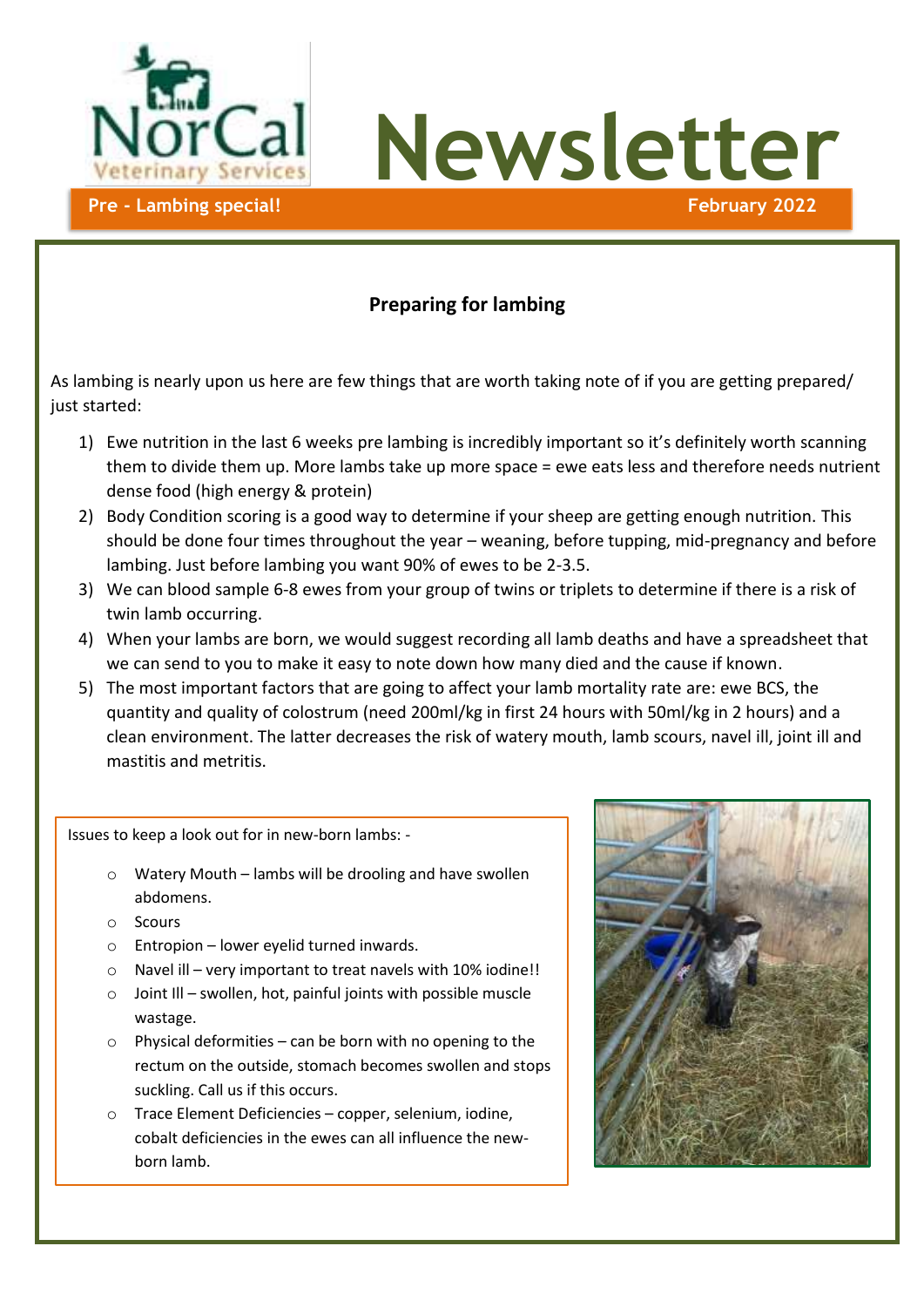#### **Pre - lambing kit list**

- •*Colostrum!* Make sure you have some back-up colostrum. Newborn lambs should have (need 200ml/kg in first 24 hours with 50ml/kg in 2 hours). The colostrum can be fresh from the ewe, frozen or a powder to mix up. Good quality colostrum ASAP after birth is the most important thing in keeping lambs healthy as they get older. It is also useful to have a stomach tube to get colostrum and fluids into lambs that don't want to suck. We can show you how to do this if you are unsure.
- •*Navel treatment* lambs should have their navel dipped with 10% iodine to prevent navel and joint infections after birth.
- •*Lambing ropes* lambing ropes can be useful if it's a difficult lambing. Make sure they are clean and near the lambing pens so they can be grabbed quickly.
- •*Full length gloves and plenty of lube* Wearing gloves is a good way to reduce bacteria being transferred into the vagina and uterus and therefore prevent infection after lambing. Lube will also prevent tears and make it easier for your arm to go in and the lamb to come out!
- •*Calcium* Calcibel is always useful to hand as sometimes if a ewe hasn't fully dilated giving 60-80 ml under the skin can help. Can also be useful if you suspect a ewe has milk fever – give us a call if either happens as we can always give advice over the phone. Calciject No 6 no longer exists so instead you need Calcibel and a glucose drench that we can provide.
- •*Disinfectant* a lot of post lambing infections are due to unhygienic environments. Make sure you disinfect all equipment after using it and keep lambs in clean freshly strawed pens before turning them out. All pens that have had ewes/lambs in should be cleaned and disinfected before another ewe and lamb are allowed in there. This is incredibly important as we are now very limited on Spectam so good hygiene is the best thing to prevent watery mouth!
- •*Glycerol drench* useful to have on hand, especially for cases of twin lamb disease. Please ring if you suspect this in your ewes.
- •*Antibiotics* check with us about which one is best to use depending on the issue to treat.
- •*Pain relief* don't underestimate how painful lambing is for a ewe, sometimes all she needs is some pain relief administered to make her feel better. Call us if you need any advice.
- •*Tagging equipment and tags*
- •*Rings for tails and castration*
- •*Heat lamp(s)*